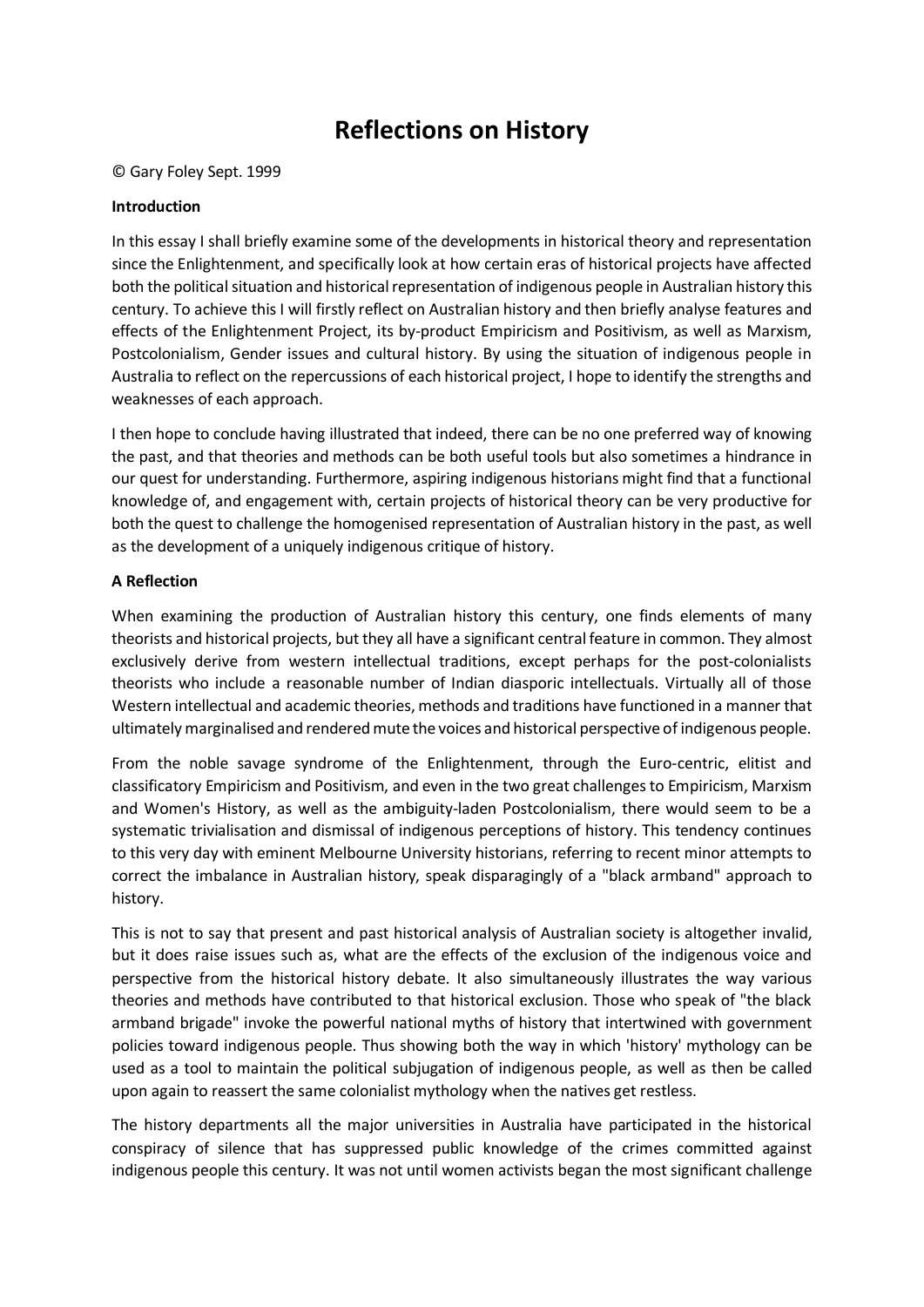to the Anglo-centric, male-controlled academic history establishment in the 1970s that rethink began about the history of relations with indigenous people. Even today only a small part of a necessary major reassessment of Australian history has been undertaken, most significantly by Henry Reynolds, and yet those in the academic history establishment who somehow see this as a threat have even managed to recruit the Prime Minister to their viewpoint.

It would seem to me that the present political marriage between the Federal Government and a certain historian, is a situation which leads one to ponder the words of G. R. Elton, who said,

If he is to be a good preacher he must rest his case upon a faith; but if he is to be a good historian he must question his own faith and admit some virtue in the beliefs of others. If he allows the task of choosing among the facts of the past to deteriorate into suppression of what will not serve the cause, he loses all right to claim weight for his opinions

If this is the case, and if, as Elton further contends, that it is integrity, resting on professional training and professional attitudes, that is the safeguard to prevent historians from abusing their role in society, then I believe that the professor in question and the history profession in general in Australia are themselves an example of the flaws and weaknesses in the Empiricist tradition from which most of them come. The involvement of Australian historians, along with anthropologists, archaeologists, sociologists and others, in the development, planning and implementation of the policy of Assimilation from the 1930s to the 1960s is a clear stain on the table of illusions about the "facts" and "reason".

The frequent use today of terms like "guilt industry" to refer to belated attempts to redress and counter the hegemony in Australian history, and the failure of academic historians to assume their social responsibilities in the manner of Reynolds break the conspiracy of silence and speak out to counter the blatantly untrue, does little to create respect for either their own personal standing or that of their beloved Empiricist principles and values.

## **The Enlightenment Project**

The Enlightenment Project arose out of 18th Century ferment when disaffection with 'superstition' evolved into calls for a more rational, reasoned approach to science and methods that relied on 'experimentation, first-hand experience rather than second-hand authority, and confidence in the regular order of nature'. It therefore represents the period from which the foundations of the formal, academic study of history were largely constructed. The basic values of the Enlightenment were independence, liberty and free enterprise, and it challenged the superstition and dogma of the church, as well as the traditions and privilege of the nobility.

Other themes of the Enlightenment were universalism and "reason, toleration, happiness, scepticism, individualism, civil liberty and cosmopolitanism." But for all its allusions to reason, high principle and humanitarianism, the Enlightenment was riddled with ambiguity, inevitable given that it derived from, and gave authority to, elitism, masculinity, privilege and 'whiteness" or "Europeaness".

On questions of racial difference the Enlightenment seems to have been as paradoxical and ambiguous as postcolonialism is to many today. On one hand writers like Rousseau and Diderot decried 'civilization' as inherently corrupting and that the noble savage and exotics lived a more innocent existence in a utopian, close to nature existence. But Enlightenment thinkers certainly did not even want to embrace and include their own peasant classes let alone the exotics being 'discovered' by the explorers of the day. Nevertheless some have argued that their attitudes to the natives remained more benign than those to emerge in the 19th Century. I suspect that this might be academic to the Tahitians, who may well have been spared the worst excesses of colonialist invasion because of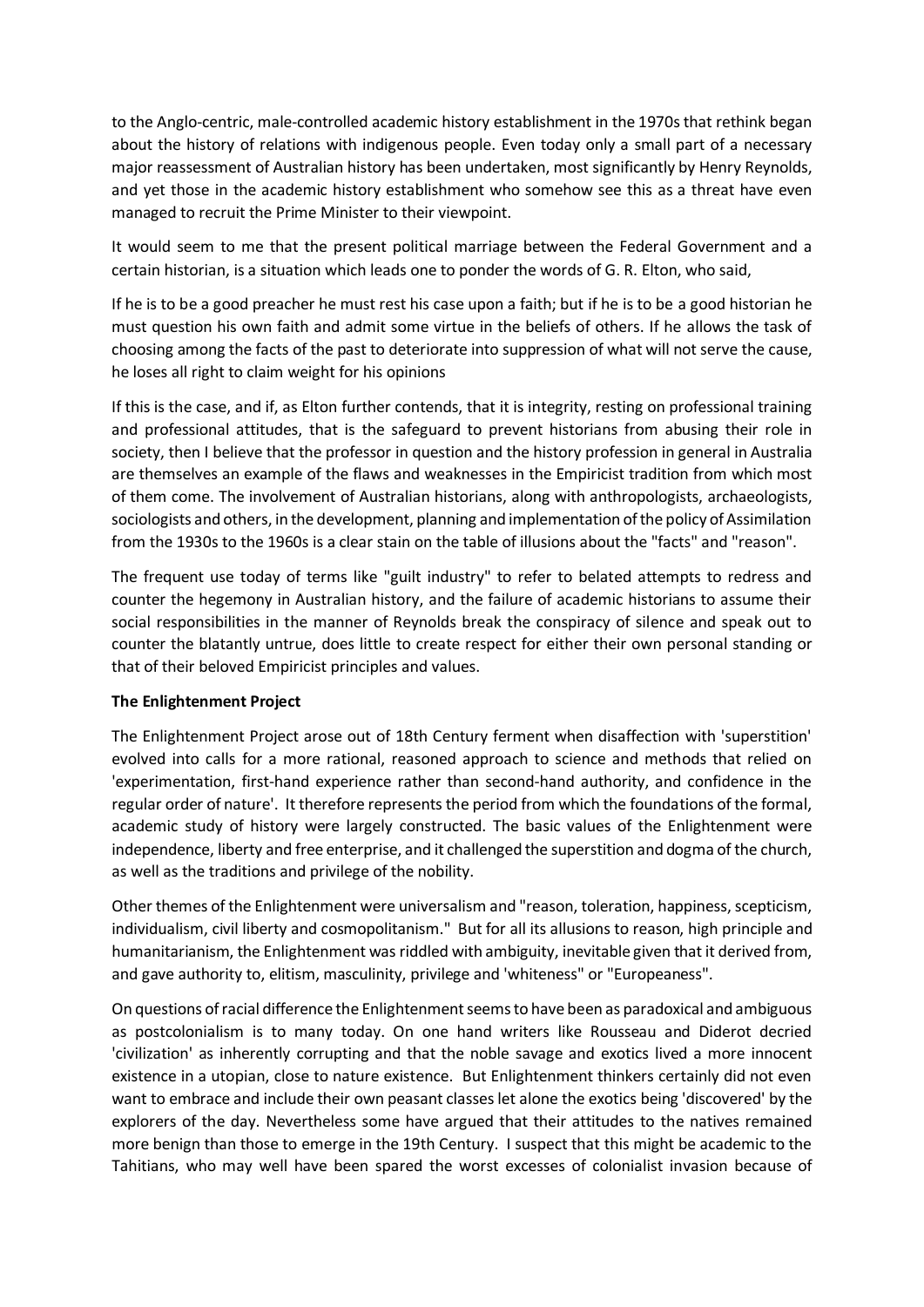romanticist notions of the "exotic" and "utopia" during the Enlightenment, but whose lands today are firmly regarded by the French Government as part of "metropolitan" France and thereby lost to the Tahitian peoples.

## **The Positivists and Empiricists**

The end of the 18th Century saw the French Revolution and British invasion of indigenous lands in Australia; it also saw the emergence of Positivism and Empiricism as the dominant force in English and European academic history tradition. As E.H. Carr said, "the nineteenth century was a great age for facts" , and advocates of Positivism and Empiricism (again exclusively white, male and European), keen that the study of history be regarded as a science, firmly embraced the 'cult of facts'. It was held that the task of the historian was to narrate events 'as they happened' and to 'let the facts speak for themselves'. The Empirical theory of knowledge was said to presuppose a "complete separation between subject and object" and Positivism argued that the point of careful observation is to find models of human behaviour applicable to other societies.

This period, which saw the first use of archives and the emergence of the profession of historian, also witnessed numerous exotics from far-flung colonies being bought to European capitals for inspection by scientists and the general public. One of the earliest indigenous contacts with the British in Australia, a chap called Bennelong, was one of those taken to London for the bemusement of nobility and the inspection of Empiricist scientists. Thus the indigene could only be a subject of the new western sciences (of which History included itself), and by virtue of his "primitiveness" and being on the lower order of the new "scale" of humanity could never be allowed a voice of their own.

#### **Marx**

It is important therefore to remember that the values of the Empiricists underlay today's academic historical traditions, and that many of those values are still taught as important. Which in itself explains why the indigenous perspective has been effectively suppressed in the teaching of history in Australia for the greater part of this century. Even the advent of Marx did little to giving indigenous peoples a voice, despite the fact he was able to offer tremendous insights into the nature of capitalism and the greed that fuels it, and was responsible for exposing its inherent, inevitable, exploitation. Whilst his work became the theoretical foundation block of numerous revolutionary movements and Communist regime's indigenous peoples of the world remained subjugated and saw their lands annexed and destroyed, often with the overt or covert cooperation of intellectual elites, including historians, in both capitalist and communist societies.

Marx's ideas represented a significant challenge to the hegemony of the elites who recorded history, and they were "scientific" in that they rejected 'theological, moral and metaphysical explanations for human suffering and focuses instead upon economic forces' The next serious and significant challenge to the mainstream, Empiricists came from the white, middle-class women of the west.

## **Women's History and Feminist Theory**

The 1968 student rebellion in Paris, as well as the American and Australian anti-Vietnam war movement led to dramatic social and political upheaval which ultimately saw many 'oppressed' minorities gain a voice. The most dramatic change in the seventies and eighties was the influence of the women's movement in these countries, which saw a dramatic cultural and political challenge mounted by women in all areas of society. In academia the white, patriarchal history departments found themselves confronted with an emerging feminist analysis that demystified the nature of patriarchy in history and thus exposed the bias inherent in even the most objective, Empiricist male